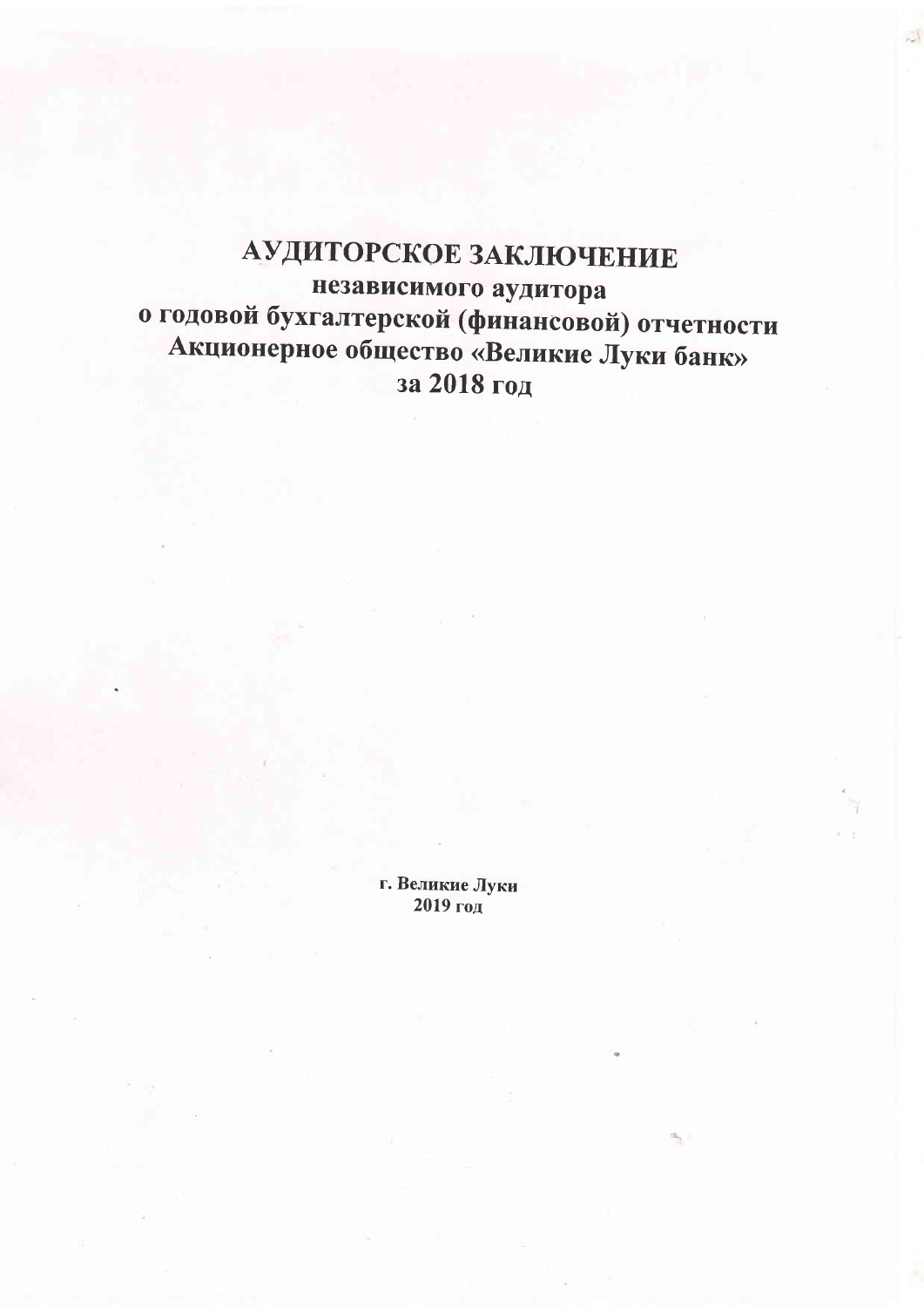#### АУДИТОРСКОЕ ЗАКЛЮЧЕНИЕ НЕЗАВИСИМОГО АУДИТОРА

Акционерам и Совету Директоров Акционерного общества "Великие Луки банк", иным лицам.

## Заключение по результатам аудита годовой бухгалтерской (финансовой) отчетности

#### Мнение

Мы провели аудит прилагаемой годовой бухгалтерской (финансовой) отчетности АО «Великие Луки банк», которая включает:

- Бухгалтерский баланс (публикуемая форма) за 2018 год;
- Отчет о финансовых результатах (публикуемая форма) за 2018 год;
- Приложения к бухгалтерскому балансу и отчету о финансовых результатах:
	- Отчет об уровне достаточности капитала для покрытия рисков (публикуемая форма) на 01 января 2019 года;
	- Отчет об изменениях в капитале кредитной организации (публикуемая форма) на  $\bullet$ 01 января 2019 года:
	- Сведения об обязательных нормативах, показателе финансового рычага и нормативе краткосрочной ликвидности (публикуемая форма) на 01 января 2019 года;
	- Отчет о движении денежных средств (публикуемая форма) на 01 января 2019 года;
	- Пояснительная информация к годовой бухгалтерской (финансовой) отчетности.

По нашему мнению, прилагаемая годовая бухгалтерская (финансовая) отчетность Акционерного общества "Великие Луки банк" (далее АО «Великие Луки банк» или Банк) отражает достоверно во всех существенных отношениях финансовое положение банка по состоянию на 31 декабря 2018 года, а также его финансовые результаты и движение денежных средств за 2018 год в соответствии с установленными в Российской Федерации правилами составления бухгалтерской (финансовой) отчетности.

#### Основание для выражения мнения

Мы провели аудит в соответствии с Международными стандартами аудита (МСА). Наши обязанности в соответствии с этими стандартами описаны далее в разделе «Ответственность аудитора за аудит годовой бухгалтерской (финансовой) отчетности» настоящего заключения. Мы независимы по отношению к Банку в соответствии с Кодексом этики профессиональных бухгалтеров Совета по международным стандартам этики для бухгалтеров (Кодекс СМСЭБ) и этическими требованиями, применимыми к нашему аудиту годовой бухгалтерской (финансовой) отчетности в Российской Федерации, и нами выполнены прочие этические обязанности в соответствии с этими требованиями и Кодексом СМСЭБ. Мы полагаем, что полученные нами аудиторские доказательства являются достаточными и надлежащими, чтобы служить основанием для выражения нашего мнения.

#### Ответственность руководства и членов совета директоров Банка за годовую бухгалтерскую (финансовую) отчетность

Руководство несет ответственность за подготовку и достоверное представление указанной годовой бухгалтерской (финансовой) отчетности в соответствии с правилами составления бухгалтерской (финансовой) отчетности для кредитных организаций, установленными в Российской Федерации, и за систему внутреннего контроля, которую руководство считает необходимой для подготовки годовой бухгалтерской (финансовой) отчетности, не содержащей существенных искажений вследствие недобросовестных действий или ошибок.

При подготовке годовой бухгалтерской (финансовой) отчетности руководство несет ответственность за оценку способности Банка продолжать непрерывно свою

 $\mathcal{L}$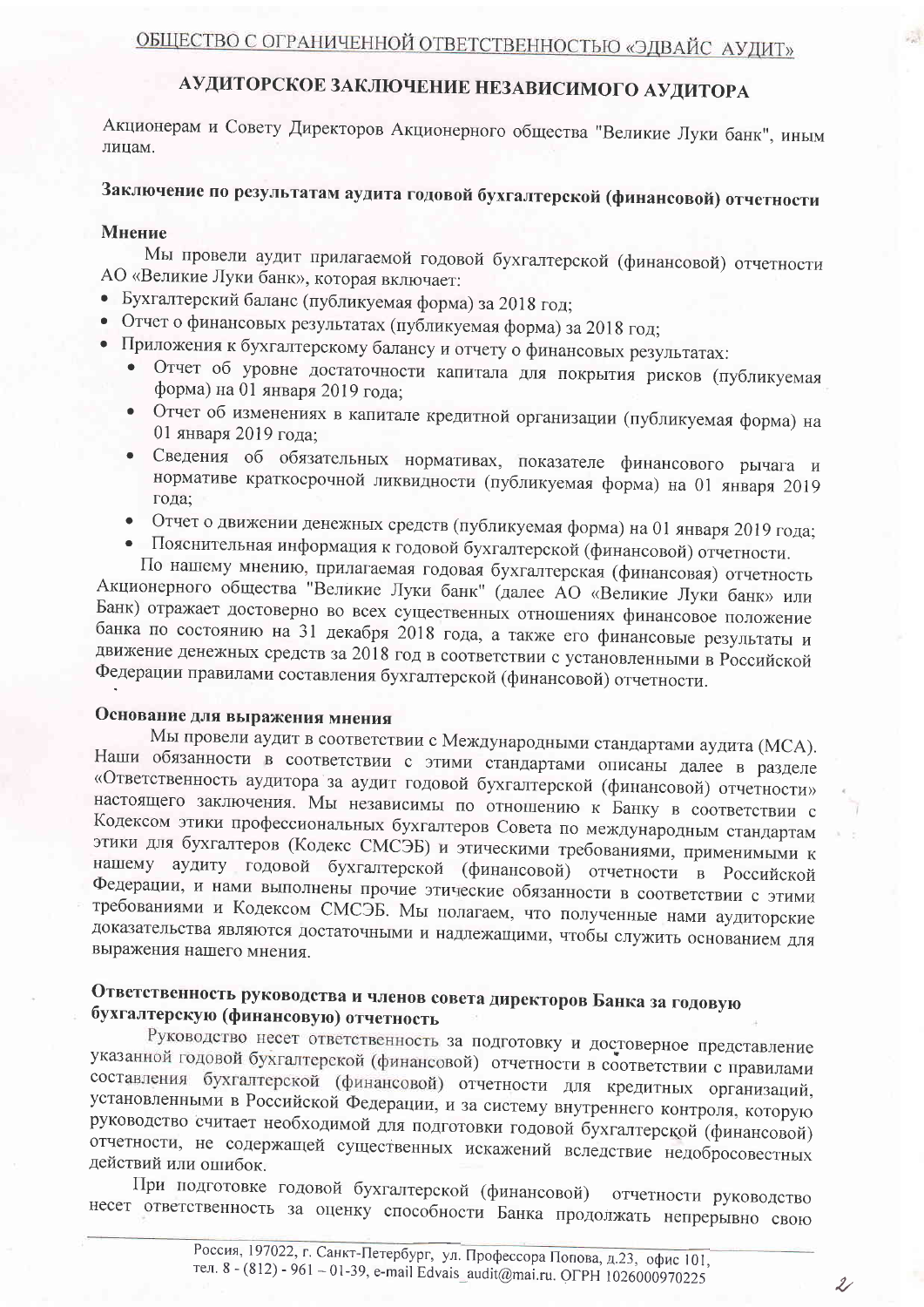### ОБЩЕСТВО С ОГРАНИЧЕННОЙ ОТВЕТСТВЕННОСТЬЮ «ЭДВАЙС АУДИТ»

деятельность, за раскрытие в соответствующих случаях сведений, относящихся к непрерывности деятельности, и за составление отчетности на основе допущения о непрерывности деятельности, за исключением случаев, когда руководство намеревается ликвидировать Банк, прекратить его деятельность или, когда у него отсутствует какаялибо иная реальная альтернатива, кроме ликвидации или прекращения деятельности.

Члены совета директоров несут ответственность за надзор за процессом подготовки годовой бухгалтерской (финансовой) отчетности Банка.

### Ответственность аудитора за аудит годовой бухгалтерской (финансовой) отчетности

Наша цель состоит в получении разумной уверенности в том, что годовая бухгалтерская (финансовая) отчетность не содержит существенных искажений вследствие недобросовестных действий или ошибок, и в составлении аудиторского заключения, содержащего наше мнение. Разумная уверенность представляет собой высокую степень уверенности, но не является гарантией того, что аудит, проведенный в соответствии с Международными стандартами аудита (МСА), всегда выявляет существенные искажения при их наличии. Искажения могут быть результатом недобросовестных действий или ошибок и считаются существенными, если можно обоснованно предположить, что в отдельности или в совокупности они могут повлиять на экономические решения пользователей, принимаемые на основе этой годовой бухгалтерской (финансовой) отчетности.

рамках аудита, проводимого в соответствии с МСА, мы применяем <sub>B</sub> профессиональное суждение и сохраняем профессиональный скептицизм на протяжении всего аудита. Кроме того, мы выполняем следующее:

а) выявляем и оцениваем риски существенного искажения годовой бухгалтерской (финансовой) отчетности вследствие недобросовестных действий или ошибок; разрабатываем и проводим аудиторские процедуры в ответ на эти риски; получаем аудиторские доказательства, являющиеся достаточными и надлежащими, чтобы служить основанием для выражения нашего мнения. Риск необнаружения существенного искажения в результате недобросовестных действий выше, чем риск необнаружения существенного искажения в результате ошибок, так как недобросовестные действия могут включать сговор, подлог, умышленный пропуск, искаженное представление информации или действия в обход системы внутреннего контроля;

б) получаем понимание системы внутреннего контроля, имеющей значение для аудита, с целью разработки аудиторских процедур, соответствующих обстоятельствам, но не с целью выражения мнения об эффективности системы внутреннего контроля Банка;

 $B)$ оцениваем надлежащий характер применяемой учетной политики. обоснованность бухгалтерских оценок и соответствующего раскрытия информации, подготовленного руководством аудируемого лица;

г) делаем вывод о правомерности применения руководством Банка допущения о непрерывности деятельности, а на основании полученных аудиторских доказательств вывод о том, имеется ли существенная неопределенность в связи с событиями или условиями, в результате которых могут возникнуть значительные сомнения в способности Банка продолжать непрерывно свою деятельность. Если мы приходим к выводу о наличии существенной неопределенности, мы должны привлечь внимание в нашем аудиторском заключении к соответствующему раскрытию информации в годовой бухгалтерской (финансовой) отчетности или, если такое раскрытие информации является ненадлежащим, модифицировать наше мнение. Наши выводы основаны на аудиторских доказательствах, полученных до даты нашего аудиторского заключения. Однако будущие события или условия могут привести к тому, что Банк утратит способность продолжать непрерывно свою деятельность:

д) проводим оценку представления годовой бухгалтерской (финансовой) отчетности в целом, ее структуры и содержания, включая раскрытие информации, а также того, представляет ли годовая бухгалтерская (финансовая) отчетность лежащие в ее основе операции и события так, чтобы было обеспечено их достоверное представление.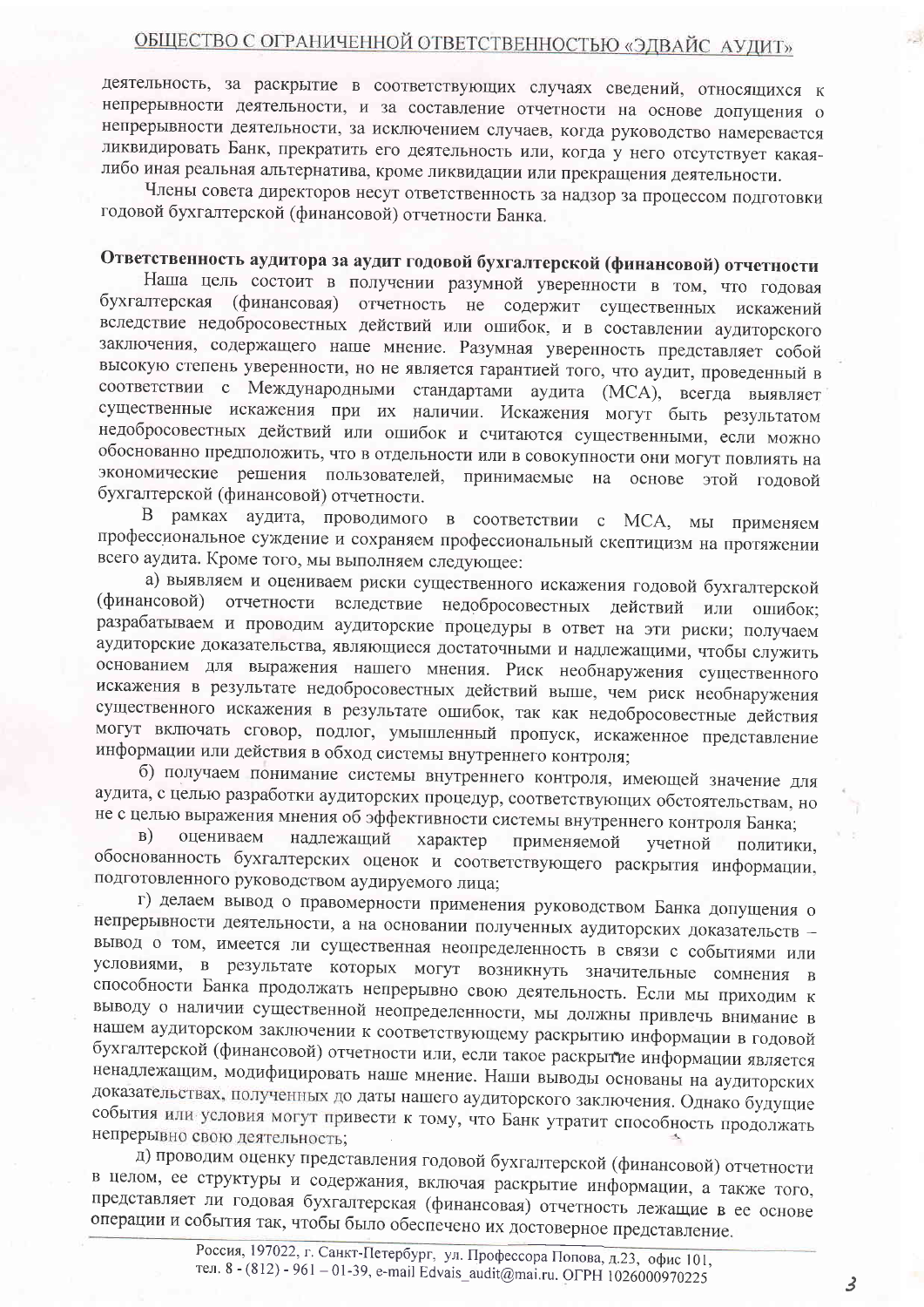Мы осуществляем информационное взаимодействие с лицами, отвечающими за корпоративное управление, доводя до их сведения, помимо прочего, информацию о запланированном объеме и сроках аудита, а также о существенных замечаниях по результатам аудита, в том числе о значительных недостатках системы внутреннего контроля, которые мы выявляем в процессе аудита.

Мы также предоставляем лицам, отвечающим за корпоративное управление, заявление о том, что мы соблюдали все соответствующие этические требования в отношении независимости и информировали этих лиц обо всех взаимоотношениях и прочих вопросах, которые можно обоснованно считать оказывающими влияние на независимость аудитора, а в необходимых случаях - о соответствующих мерах предосторожности.

Из тех вопросов, которые мы довели до сведения лиц, отвечающих за корпоративное управление, мы определяем вопросы, которые были наиболее значимыми для аудита годовой бухгалтерской (финансовой) отчетности за текущий период и. следовательно, являются ключевыми вопросами аудита. Мы описываем эти вопросы в нашем аудиторском заключении, кроме случаев, когда публичное раскрытие информации об этих вопросах запрещено законом или нормативным актом или, когда в крайне редких случаях мы приходим к выводу о том, что информация о каком-либо вопросе не лолжна быть сообщена в нашем заключении, так как можно обоснованно предположить, что отрицательные последствия сообщения такой информации превысят общественно значимую пользу от ее сообщения.

#### Отчет о результатах проверки в соответствии с требованиями Федерального закона от 2 декабря 1990 г. № 395-I «О банках и банковской деятельности»

Руководство АО «Великие Луки банк» несет ответственность за выполнение обязательных нормативов, установленных Банком России, а также за соответствие внутреннего контроля и организацию систем управления рисками АО «Великие Луки банк» требованиям, предъявляемым Банком России к таким системам.

В соответствии со ст.42 Федерального Закона от 02 лекабря 1990 года №395-1 «О банках и банковской деятельности» в ходе аудита годовой бухгалтерской (финансовой) отчетности Банка за 2018 год мы провели проверку:

выполнения Банком по состоянию на 01 января 2019 года обязательных нормативов, установленных Банком России:

- соответствия внутреннего контроля и организации систем управления рисками Банка требованиям, предъявляемым Банком России к таким системам.

Указанная проверка ограничивалась такими выбранными на основе нашего суждения процедурами, как запросы, анализ, изучение документов, сравнение утвержденных Банком требований, порядка и методик с требованиями, предъявляемыми Банком России, а также пересчет и сравнение числовых показателей и иной информации.

В результате проведенной нами проверки установлено следующее:

1) в части выполнения Банком обязательных нормативов, установленных Банком России:

значения, установленных Банком России обязательных нормативов, Банка по состоянию на 1 января 2019 года находились в пределах лимитов, установленных Банком России.

Мы не проводили каких-либо процедур в отношении данных бухгалтерского учета Банка, кроме процедур, которые мы сочли необходимыми для целей выражения мнения о том, отражает ли годовая бухгалтерская отчетность Банка достоверно во всех существенных отношениях его финансовое положение по состоянию на 1 января 2019 года, финансовые результаты его деятельности и движение денежных средств за 2018 год в соответствии с российскими правилами составления годовой бухгалтерской отчетности кредитными организациями;

2) в части соответствия внутреннего контроля и организации систем управления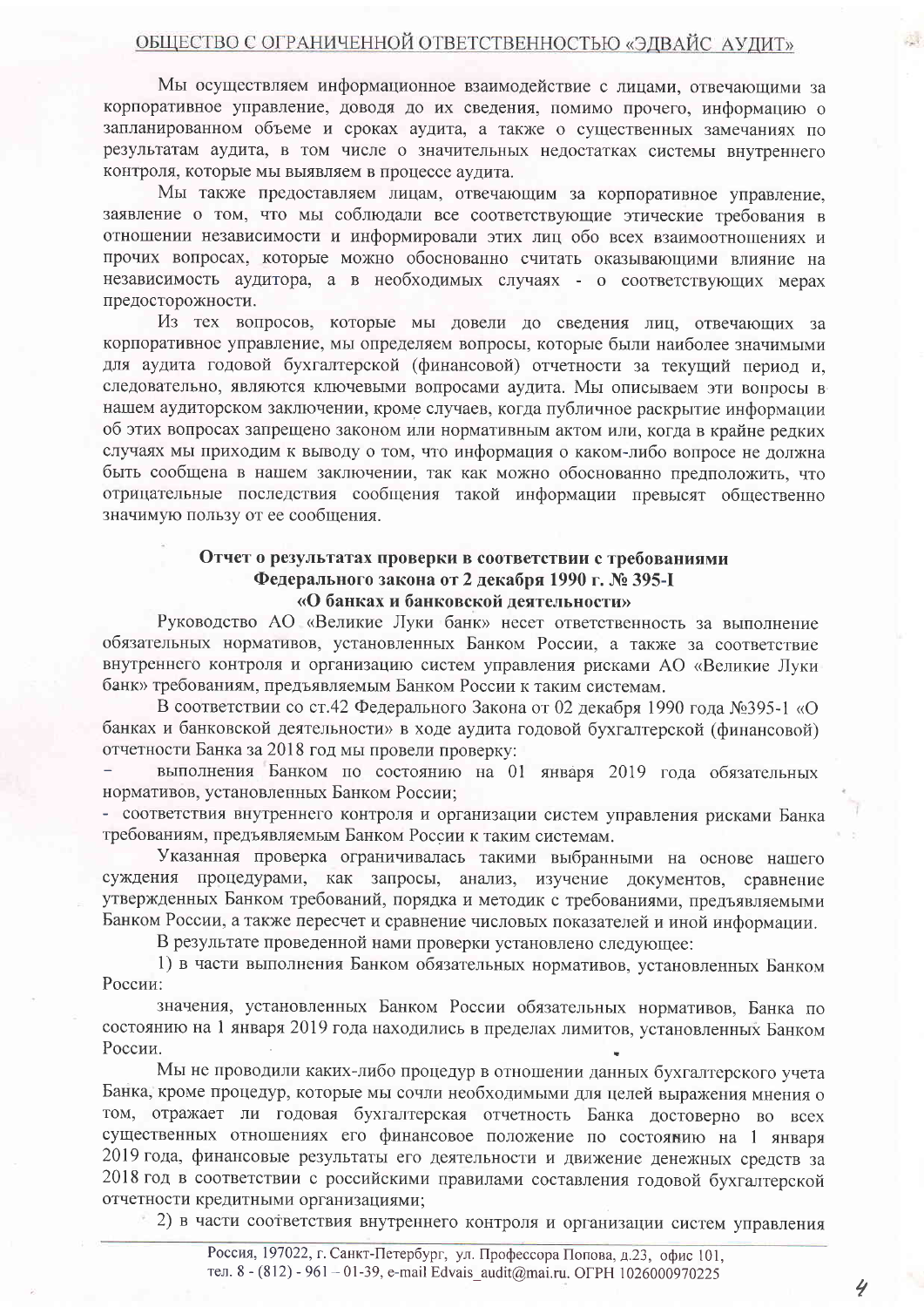# ОБЩЕСТВО С ОГРАНИЧЕННОЙ ОТВЕТСТВЕННОСТЬЮ «ЭДВАЙС АУДИТ»

рисками Банка требованиям, предъявляемым Банком России к таким системам:

а) в соответствии с требованиями и рекомендациями Банка России по состоянию на 31 декабря 2018 года служба внутреннего аудита Банка подчинена и подотчетна Совету директоров Банка, подразделение управления рисками Банка не было подчинено и не было подотчетно подразделениям, принимающим соответствующие риски, руководитель службы внутреннего аудита и руководитель управления рисками Банка соответствуют квалификационным требованиям, установленным Банком России;

б) действующие по состоянию на 31 декабря 2018 года внутренние документы Банка, устанавливающие методики выявления и управления значимыми для Банка кредитными, операционными, рыночными, процентными, правовыми рисками, рисками потери ликвидности, риском концентрации и рисками потери деловой репутации, утверждены уполномоченными органами управления Банка в соответствии с требованиями и рекомендациями Банка России;

в) наличие в Банке по состоянию на 31 декабря 2018 года системы отчетности по значимым для Банка кредитным, операционным, рыночным, процентным, правовым рискам, рискам потери ликвидности и рискам потери деловой репутации, а также собственным средствам (капиталу) Банка;

периодичность  $\Gamma$ )  $\overline{M}$ последовательность отчетов, подготовленных подразделениями управления рисками Банка и службой внутреннего аудита Банка в течение 2018 года по вопросам управления кредитными, операционными, рыночными, процентными, правовыми рисками, рисками потери ликвидности и рисками потери деловой репутации Банка, соответствовали внутренним документам Банка; указанные отчеты включали результаты наблюдения подразделениями управления рисками Банка и службой внутреннего аудита Банка отношении  $\mathbf{B}$ оценки эффективности соответствующих методик Банка, а также рекомендации по их совершенствованию;

д) по состоянию на 31 декабря 2018 года к полномочиям Совета директоров Банка и его исполнительных органов управления относится контроль соблюдения Банком установленных внутренними документами Банка предельных значений рисков и достаточности собственных средств (капитала). С целью осуществления контроля эффективности применяемых  $\overline{B}$ Банке процедур управления рисками последовательности их применения в течение 2018 года Совет директоров Банка и его исполнительные органы управления на периодической основе обсуждали отчеты, подготовленные подразделениями управления рисками Банка и службой внутреннего аудита, рассматривали предлагаемые меры по устранению недостатков.

Процедуры в отношении внутреннего контроля и организации систем управления рисками Банка проведены нами исключительно для целей проверки соответствия внутреннего контроля и организации систем управления рисками Банка требованиям, предъявляемым Банком России к таким системам. Он

25 марта 2019 года Эдвайс Директор ООО «Эдвайс Аудит» Руководитель задания по аудиту, **NUIMT** по результатам которого составлено аудиторское заключение (квалификационный аттестат №01-000339 выдан «26» декабря 2011 г.; член СРО ААС ОРНЗ 21706018626)

 $(\mathcal{D}_{\mu\nu})$  O.Ю. Диденко

1990

года.

Аудируемое лицо

Акционерное общество "Великие Луки банк"

- Сокращенное наименование: АО «Великие Луки банк»;
- Место нахождения: 182110, Псковская область, г. Великие Луки, ул. Комсомольская, д.27а
- Дата регистрации Центральным Банком Российской Федерации: 26 октября Регистрационный номер: № 598.
- Государственная регистрация: ОГРН 1026000001774

Россия, 197022, г. Санкт-Петербург, ул. Профессора Попова, д.23, офис 101, тел. 8 - (812) - 961 - 01-39, e-mail Edvais\_audit@mai.ru. ОГРН 1026000970225

 $\mathcal{L}$